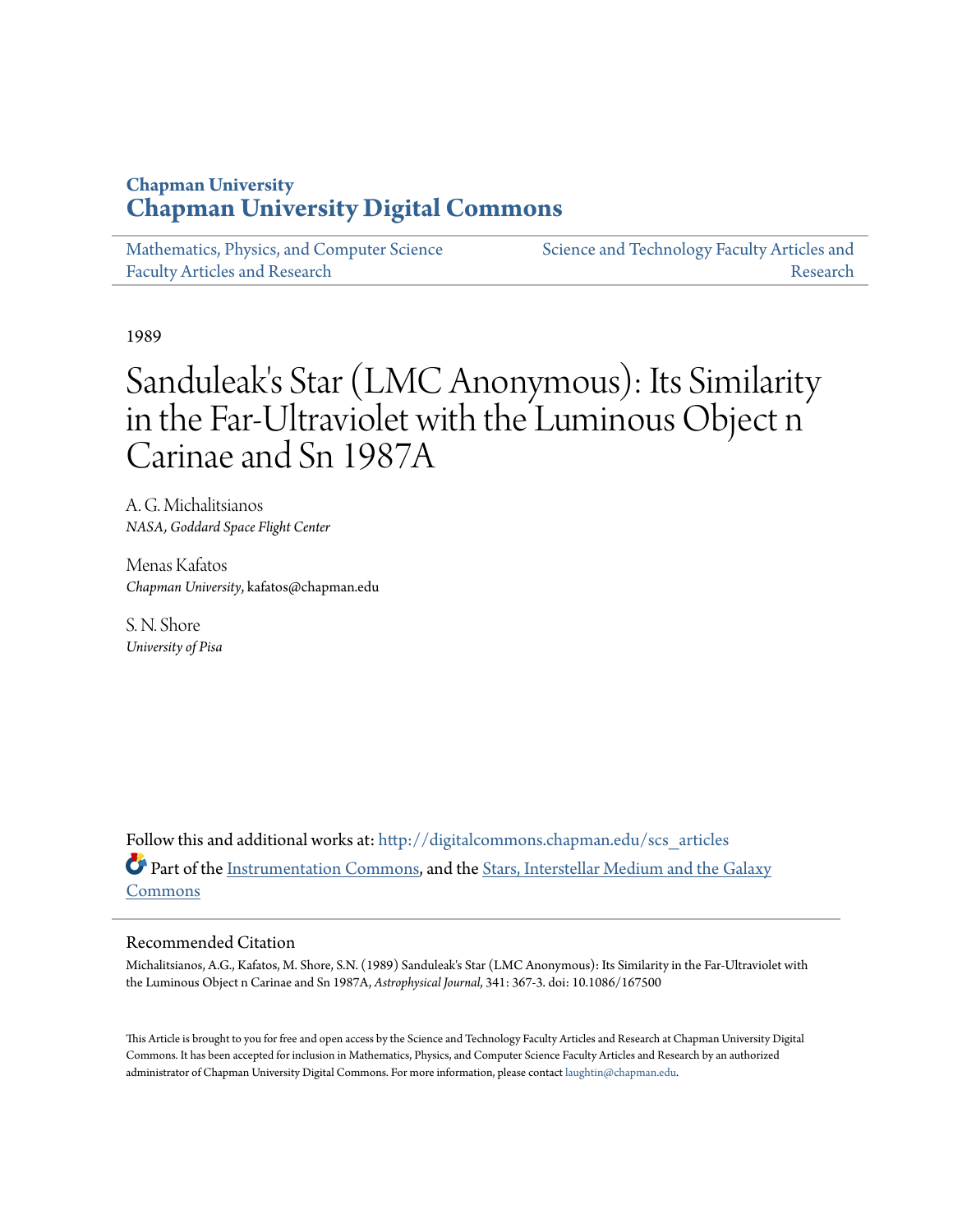## Sanduleak's Star (LMC Anonymous): Its Similarity in the Far-Ultraviolet with the Luminous Object n Carinae and Sn 1987A

## **Comments**

This article was originally published in *Astrophysical Journal*, volume 341, in 1989. [DOI: 10.1086/167500](http://dx.doi.org/10.1086/167500)

**Copyright** IOP Publishing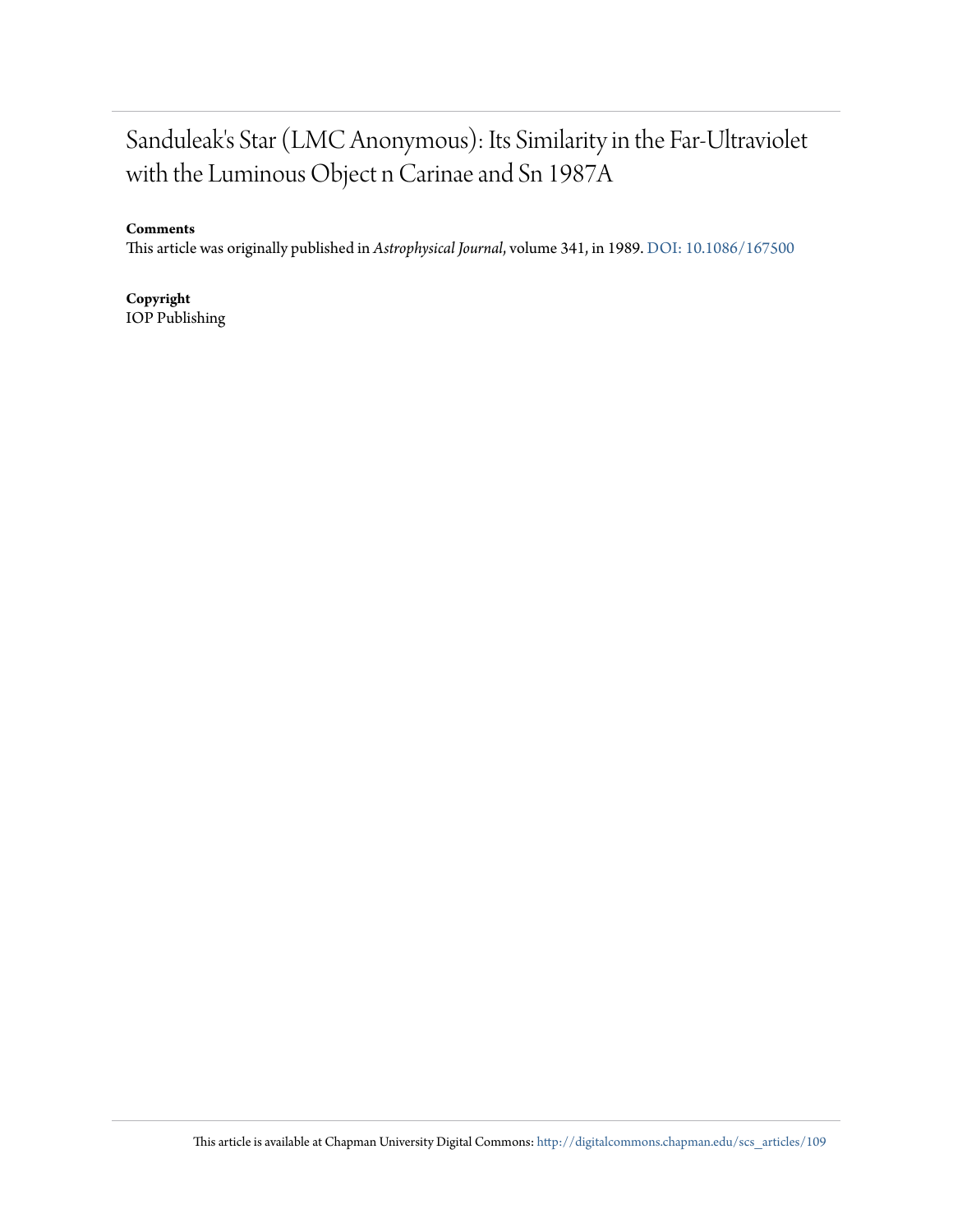THE AsTROPHYSICAL JoURNAL, 341:367-371, 1989 June 1 © 1989. The American Astronomical Society. All rights reserved. Printed in U.S.A.

### SANDULEAK'S STAR (LMC ANONYMOUS): ITS SIMILARITY IN THE FAR-ULTRAVIOLET WITH THE LUMINOUS OBJECT  $\eta$  CARINAE AND SN 1987A

A. G. MICHALITSIANOS<sup>1</sup>

NASA Goddard Space Flight Center, Laboratory for Astronomy and Solar Physics

M. KAFATOS<sup>1</sup> Department of Physics, George Mason University

AND

S. N. SHORE

Astrophysics Research Center, New Mexico Institute of Mining and Technology *Received 1988 May 9; accepted 1988 November 3* 

#### ABSTRACT

Spectra obtained in the far UV wavelength range 1200-2000 A with the *International Ultraviolet Explorer*   $(IUE)$  of the peculiar emission object LMC Anonymous, or Sanduleak's Star in the Large Magellanic Cloud, indicate the presence of circumstellar-high-excitation gas, which is rich in CNO processed material. Although LMC Anonymous is a field star whose nebular line-forming region can not be resolved, and whose mass may be considerably smaller than the massive-luminous galactic object *n* Carinae, the far-UV spectrum of LMC Anonymous closely resembles that of the S Condensation of  $\eta$  Carinae. The similarity between LMC Anonymous and the S Condensation is apparent from the absolute intensity of the N v, N IV], and N III] emission lines compared with the reduced strength of C IV or C III] emission. The narrow-low velocity emission lines observed in SN 1987A indicate strong evidence for circumstellar emission that is rich in CNO-processed material, which was formed when the progenitor was in the high mass-loss phase as a red supergiant. *IUE*  spectra of the S-Condensation and SN 1987A may provide important clues concerning the nature of LMC Anonymous, which indicates departures from normal cosmic abundances of nitrogen relative to carbon that are extreme. This could suggest that carbon envelope burning and dredge-up have occurred simultaneously during the helium shell burning stage. These points are discussed in detail.

*Subject headings: stars: abundances* — stars: emission line — stars: supergiants — stars: supernovae ultraviolet: spectra

#### I. INTRODUCTION

The departure from normal solar cosmic abundances associ ated with the surface composition of evolved stars provides important clues concerning the properties of envelope-core mixing, and the history of nucleosynthesis during advanced stages of stellar evolution in intermediate and massive stars. One object which exhibits significant departures from normal cosmic abundances was discovered in the Large Magellanic Cloud and is known as Sanduleak's Star (LMC Anonymous), at  $\alpha(1950.0) = 05^{\text{h}}46^{\text{m}}02\%$ ,  $\delta(1950.0) = -71^{\circ}17'13''$ . Until very recently, little was known of this object. LMC Anonymous was incorrectly included among symbiotic stars found in the LMC, because of the presence of an unidentified broad emission feature at  $6830~\text{\AA}$ , which is generally only seen in highexcitation symbiotic stars that show [Fe vII] emission (Allen 1984). However, in spite of the presence of the  $\lambda$ 6830 emission, LMC Anonymous is demonstrably *not* symbiotic, because the optical spectrum provides no evidence whatsoever for a latetype M giant. Furthermore, the far-UV emission-line spectrum is untypical of symbiotic stars in general (see, e.g., Michalitsianos *et al.* 1982).

The first low dispersion (limiting resolution of  $\Delta \lambda = 6$  Å) SWP 1200-2000 A spectra obtained with the *International Ultraviolet Explorer (IUE)* of LMC Anonymous in 1982 revealed the presence of the high-excitation emission lines, N v  $\lambda$  $\lambda$ 1239, 1243, N Iv]  $\lambda$ 1487, and N III]  $\lambda$  $\lambda$ 1749–1754, but the

resonance lines C IV  $\lambda\lambda$ 1548, 1550 and intercombination lines C III]  $\lambda\lambda$ 1907, 1909, which are generally strong in objects of normal cosmic abundances, are conspicuously weak, or completely absent. At optical wavelengths,  $[N \text{ II}]$   $\lambda$ 6584 produces the third strongest emission after  $H\alpha$  and [O m]  $\lambda$ 5007. The optical and UV spectrum of LMC Anonymous indicates the presence of four ionization stages of nitrogen. The intersystem lines O IV]  $\lambda\lambda$ 1401-1407 and O III]  $\lambda\lambda$ 1660, 1666 may also be present in LMC Anonymous, but are weak. Numerous emission lines that include: [N II], [Ne III], [Ne v], [O I], [O III], [O II], [S II], [S III], He I, Fe VII, and the Balmer lines dominate its optical spectrum (see, e.g., Kafatos *et al.* 1983).

Lack of photometric variability makes LMC Anonymous similar to the luminous blue object S18 in the Small Magellanic Cloud (Shore, Sanduleak, and Allen 1987), but the luminosity of LMC Anonymous, however, is difficult to determine accurately because of uncertainties of extinction. Kafatos *et al.*  (1983) adopt the extinction  $E(B-V) = 0.3$ , which is based on the He II line ratio, which is  $I(\lambda 1640)/I(\lambda 4686) \sim 1.3$ ; this corresponds to an  $E(B-V) \sim 0.3$  ( $A_V = 1$  mag). However, from Allen (1980), the Balmer emission lines indicate  $A<sub>n</sub> = 4$  mag, or  $E(B-V) = 1.2$ . As discussed by Kafatos *et al.* (1983), the discrepancy between the He II and Balmer line ratio method could be explained if the optical depth in the hydrogen lines is large. UV continuum in the LWR/LWP 2000-3200 A range of *IUE*  was too weak to detect the  $\lambda$ 2200 absorption feature to obtain an independent estimate of  $E(B-V)$ . However, Blair *et al.* (1983) have noted that estimates of extinction based on the

<sup>1</sup> Guest Investigator: International Ultraviolet Explorer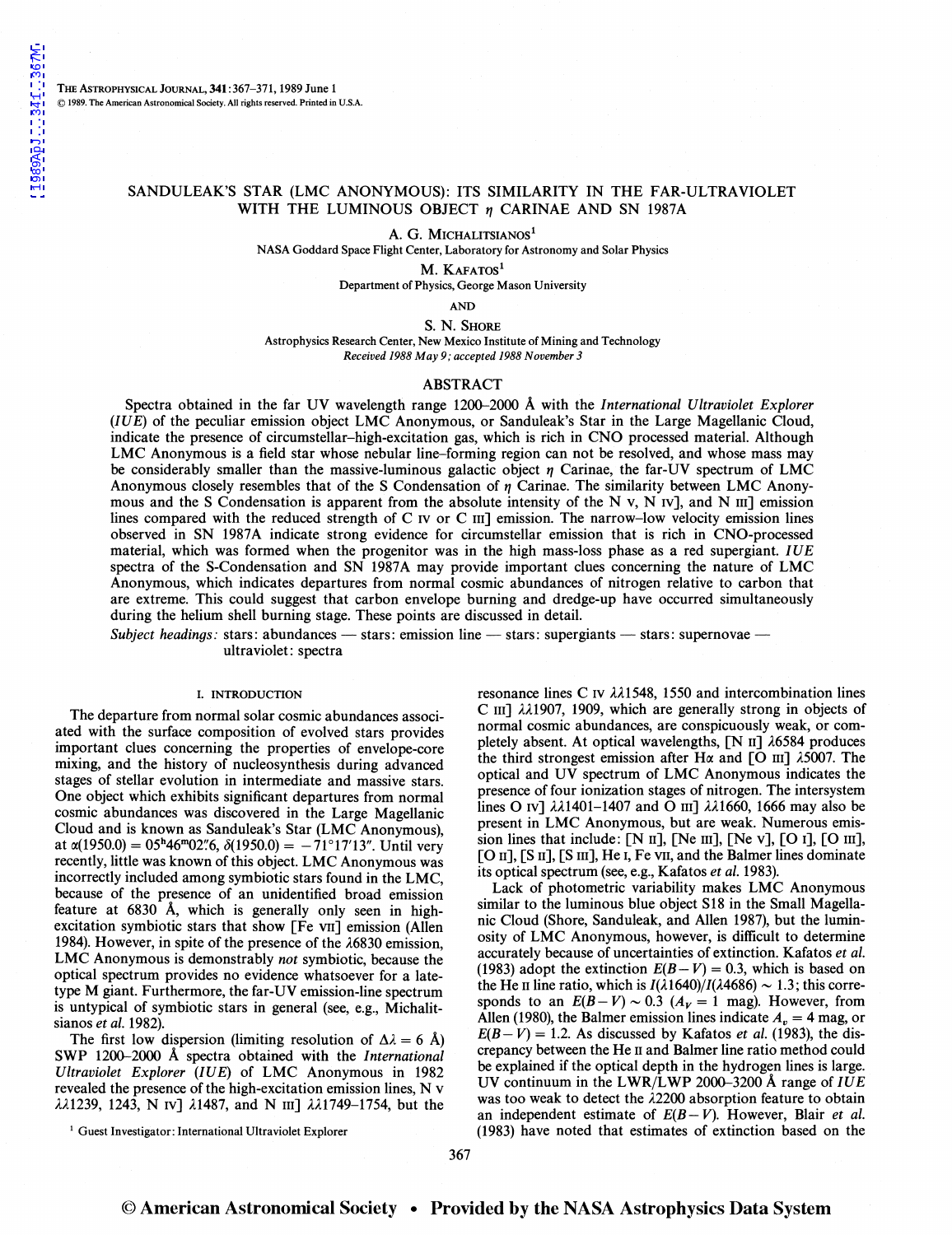[1989ApJ...341..367M](http://adsabs.harvard.edu/abs/1989ApJ...341..367M)

1989ApJ...341..367M

2200 A feature may be unreliable for peculiar emission stars and symbiotics. The systematic effect may indicate a tendency toward peculiar ultraviolet extinction, in which the Balmer line ratios suggest reddening, while the far-UV is seemingly unaffected. This may have bearing on LMC Anonymous, if it is reddened by circumstellar dust, which makes a straightforward analysis difficult.

Although LMC Anonymous is an isolated field star in the LMC, and is not associated with extended nebular or H  $\scriptstyle\rm II$ emission, its far-UV spectrum is similar to the S condensation associated with the massive ( $\sim$  100 M<sub>o</sub>) luminous ( $\sim$  10<sup>6.6</sup> L<sub>o</sub>) galactic object *17* Carinae (see, e.g., Davidson *et al.* 1982, 1986). The absolute intensity of emission lines of N v, N  $\text{IV}$ ], N  $\text{III}$ ], Si III], and He II, and the absence of C IV and C III] emission which characterizes the *IUE* SWP spectra of the S Condensation, provides strong evidence that ejecta from  $\eta$  Carinae contains material that is rich in CNO-processed material, where a lower limit of  $N/C \sim 50$ , or a factor of at least 200 greater than normal cosmic abundances. Recently, the UV spectrum of the S Condensation has been compared with the narrow emission-line spectrum of SN 1987A (Kirshner 1988; Fransson *et al.* 1989), where the prominent lines of N v, N IV], and N III] of SN 1987A are believed formed in photoexcited circumstellar material, which was expelled from the 20  $M_{\odot}$ , B3 supergiant progenitor, when SK  $-69^{\circ}202$  was undergoing core-envelope mixing, and a high rate of mass loss as a red supergiant.

Similarly, the strength of nitrogen lines in LMC Anonymous, which includes the intersystem lines of  $N$  IV],  $N$  III], and the permitted line of N v, compared with relative weak C IV and C III] emission, provides compelling evidence for CNO processing and core-envelope mixing in this object. However, the nitrogen overabundance with respect to carbon of LMC Anonymous exceeds normal cosmic values by a large factor,  $\sim$  400-600, which is significantly greater than SN 1987A, where  $N/C \sim 8.8 \pm 4$  (Fransson *et al.* 1989), or a factor  $\sim 35$ greater than normal values. Other related objects, such as the stationary flocculi in Cas A, show nitrogen overabundance by a factor 3-7 greater than normal cosmic values (Chevalier and Kirshner 1978). As such, the extremely large overabundance of nitrogen in LMC Anonymous, compared with supernova progenitors, and with estimates of  $N/C$  in the S Condensation of the massive object *17* Carinae, distinguishes Sanduleak's Star in the LMC from other systems that indicate CNO processing. These points are discussed in greater detail.

#### II. OBSERVATIONS

Low-resolution *IUE* spectra in the SWP 1200-2000 Å wavelength range were obtained exclusively in the large  $10'' \times 20''$ entrance aperture on 1982 October 10 (SWP 18315; 295 minutes exposure) and 1985 July 1 (SWP 26327; 425 minutes exposure) of LMC Anonymous. An LWR 2000-3200 A spectrum (LWR 14428; 120 minutes) revealed only a trace of continuum just above background. The SWP LORES spectra were obtained 986 days apart, and both show the emission lines of N v, N Iv], He II, O III], N III], and weak C Iv emission, while C III] may be present but just above background. In the longest exposure (SWP 18315) the N v line was  $\sim$  197 DN, or  $\sim$  57 DN above background. Absolute line intensities obtained for LMC Anonymous for both epochs are shown in Table 1, with lower limits indicated for C IV. The fluxes shown in Table 1 were obtained using the software data analysis routines available at the Regional Data Analysis Facility at NASA-GSFC.

TABLE 1

| SANDULEAK'S STAR (LMC Anonymous): UV LINES OBSERVED WITH IUE |  |  |  |
|--------------------------------------------------------------|--|--|--|
|                                                              |  |  |  |

| Spectral Line                                | Absolute Flux <sup>a</sup><br>SWP 18315 (10/17/82) | Absolute Flux <sup>a</sup><br>SWP 26327 (7/1/85) |  |  |
|----------------------------------------------|----------------------------------------------------|--------------------------------------------------|--|--|
| $N v \lambda \lambda 1239, 1243 \ldots$      | 2.3                                                | 2.3                                              |  |  |
| $N$ IV] $\lambda$ 1487                       | 1.0                                                | 1.1                                              |  |  |
| C IV $\lambda$ 1548, 1550                    | 0.3                                                | 0.8 <sup>b</sup>                                 |  |  |
| He II $\lambda$ 1640                         | 0.6                                                | 0.4                                              |  |  |
| $N \text{ III}$ $\lambda \lambda 1750$       | 1.0                                                | 0.6                                              |  |  |
| $C \text{ III}$ $\lambda \lambda$ 1907, 1909 | $\lesssim 0.1$                                     | $\leq 0.1$                                       |  |  |

<sup>a</sup> ( $\times$  10<sup>-13</sup> ergs cm<sup>-2</sup> s<sup>-1</sup>); fluxes not corrected for extinction; limiting spectral resolution  $\Delta \lambda = 6$  Å.

 $^{\rm b}$  Indicates strong variability of factors  $\sim$  2-3 *(see text)*.

We estimate that the photometric accuracy for emission lines that are  $\sim$ 40-50 DN above background is  $\sim$ 25%. Accordingly, the flux variation in C IV between 1982 and 1985 (Table 1) appears real, but further observations are required to positively establish variability in this line. Similarly, a suggestion of variability in the He  $\pi$   $\lambda$ 1640 line indicates the object may be quite active. The emission lines of N v, N  $\text{IV}$ ], and N  $\text{III}$ ], however, appear essentially constant. Weak continuum detected in the far-ultraviolet is probably due to free-free and free-bound emission.

In Figure 1, low-resolution far-UV spectrum of LMC Anonymous *(bottom panel)* is compared to spectra of the S Condensation in *17* Carinae *(middle panel)* (Davidson *et al.*  1986), and with the background subtracted spectrum of SN 1987A *(top panel)* (Fransson *et al.* 1989) obtained in 1987 December. An extinction correction was applied to SN 1987A of  $E(B-V) = 0.2$ , using the dereddening law for the 30 Dor region in the LMC of Fitzpatrick (1986). The three-point smoothed spectra of the S Condensation and LMC Anonymous are not corrected for extinction. The continuum in the SWP 1200-2000 A range was quite weak, so an extinctioncorrected spectrum is not feasible with the present data. The prominence of the nitrogen intercombination lines of N IV]  $\lambda$ 1487 and N III]  $\lambda\lambda$ 1749-1750 are characteristic of all three spectra, and the presence of N v  $\lambda\lambda$ 1238, 1240 indicates highexcitation conditions of  $T \sim 10^5$  K.

#### III. DISCUSSION

We can estimate the properties of the hot star in LMC Anonymous by first considering its apparent visual magnitude, which is  $m_V \sim 16$  (Sanduleak 1977), which corresponds to an absolute magnitude of  $M_V \sim -3.7$ , for an LMC distance = 55 kpc. Limits on interstellar extinction can be derived from the He  $\pi$   $\lambda$ 1640 to He  $\pi$   $\lambda$ 4686 ratio and the Balmer line ratio (Kafatos *et al.* 1983; Allen 1980). From the He 11 line ratios that are expected to be  $I(\lambda 1640)/I(\lambda 4686) \sim 7$  (Kafatos *et al.* 1983), the object is probably quite heavily reddened. The Balmer decrement is too steep for either of the two cases A or B considered by Pengelly (1964) to be reliable, unless there is substantial reddening. The surrounding nebula could also be optically thick to the Lyman Balmer lines if the emission measure is large. We have used the formulae of Cox and Mathews (1969) and have found that reasonable agreement is achieved if we adopt an intermediate value of  $E(B-V) \sim 0.9$ . The optical depth in  $H\alpha$  would then be appreciable, i.e., of  $\sim$  5-10. The optical depth in Ly $\alpha$  is expected to be quite large as well, i.e.,  $\gtrsim 10^9$ . Accordingly, determining an accurate far-UV flux distribution with wavelength is difficult because of the uncertainties in extinction.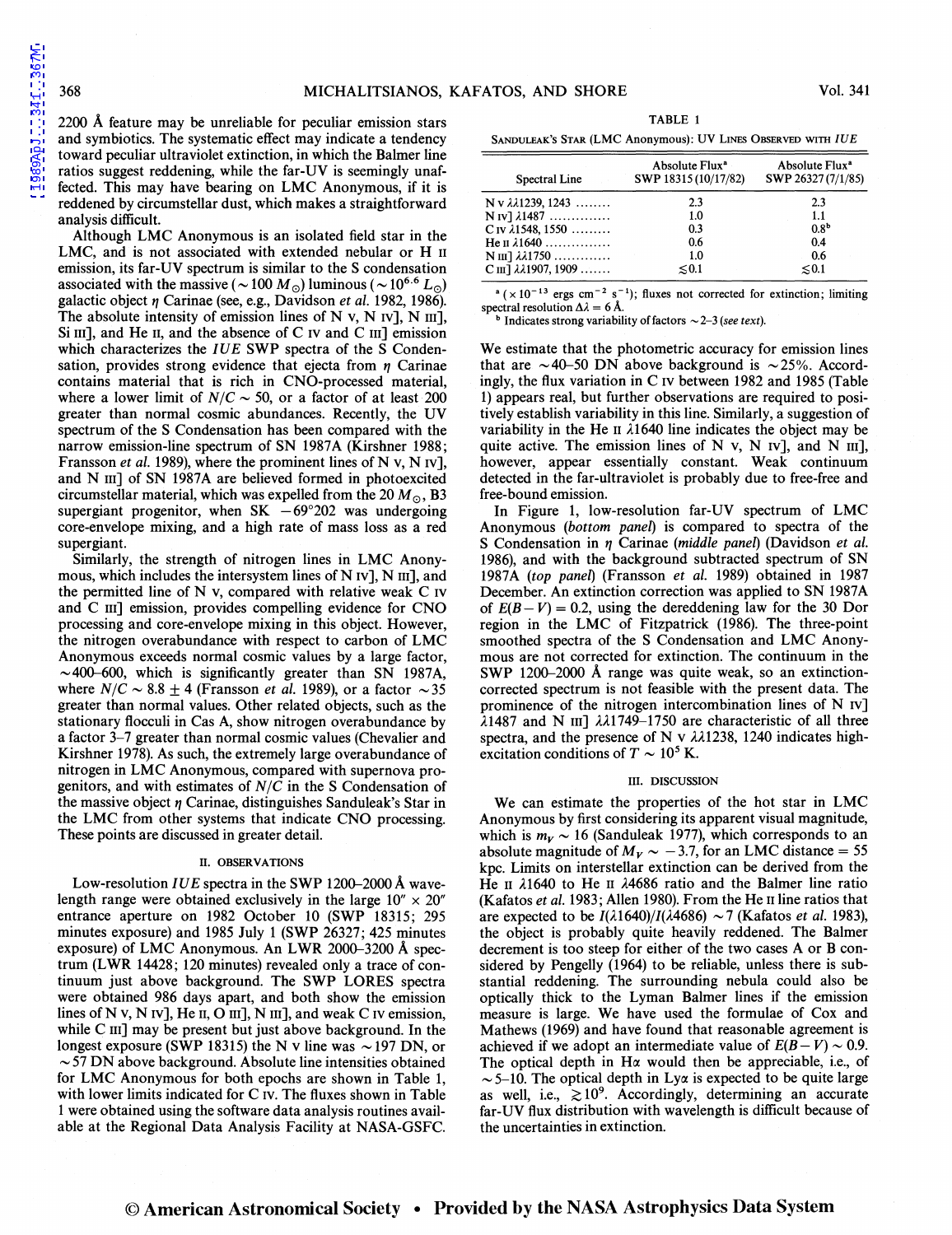1989ApJ...341..367M



FIG. 1.-Top: IUE low-resolution spectrum in the SWP  $\lambda\lambda$ 1200-2000 Å camera of SN 1987A obtained by Fransson et al. (1988), representative of the narrow-low velocity emission spectrum associated with circumstellar material in 1987 December. The spectrum is an average of exposures in which the contributions from several B stars in the aperture have been removed. Narrow emission lines consisting of N v, N IV], He II, O III], N III], and C III] are evident. An  $E(B-V) = 0.2$  has been applied to the spectrum using the LMC extinction values of Fitzpatrick (1986). *Middle:* The S-Condensation of  $\eta$ Carinae obtained by Davidson *et al.* (1986). The spectrum is not dereddened, but the extinction estimated for the S Condensation is  $E(B-V) = 0.6$ (Davidson *et a/.* 1986). Prominent emission lines of N v, N IV], N III] are present, together with He 11, Si IV], and Si III] are prominent. *Bottom:* Lowresolution spectrum obtained on 1985 July 1 (SWP 26732) of LMC Anonymous (Sanduleak's Star) by Kafatos *et a/.* (1983). The relative emission line intensities of N v, N Iv], He II, and N III] are similar to the S-condensation in  $\eta$ -Carinae. Weak C IV  $\lambda\lambda$ 1548, 1550 emission is present, which may be variable on time scales of at least 3 yr. The intersystem emission lines of C  $\text{III}$ ]  $\lambda\lambda$ 1970, 1909 are not evident, further indicating a depletion of carbon in circumstellar material. The spectrum has not been corrected for reddening.

Because of these uncertainties, we have determined a range of properties of LMC Anonymous by varying  $E(B-V)$  as a parameter. Note that the component of extinction intrinsic to the LMC is small,  $E(B-V) \sim 0^{m}05$ , so that substantially large values of absorption in the direction of LMC Anonymous imply the presence of circumstellar dust. However, the *IRAS*  Point Source survey failed to detect any measurable infrared emission within a 1" radius of LMC Anonymous, but the possible presence of dust will be discussed further in the text. We can estimate the Zanstra temperature from the He  $II$   $\lambda$ 4686 to H<sub>B</sub>  $\lambda$ 4861 (Kafatos *et al.* 1983; Seaton 1960) ratio, where the effective temperature of the star is not strongly dependent on  $E(B-V)$ ; we find that  $T_{\text{eff}} \sim 120,000$  K. A lower limit of  $T_{\text{eff}}$ can also be obtained from the He I  $\lambda$ 5876 to H $\beta$   $\lambda$ 4861 ratio (Kafatos *et al.* 1983; Seaton 1960), which indicates  $T_{\text{eff}} \sim$ 40,000 K. However, this lower limit is sensitive to the value of  $E(B-V)$  assumed. Furthermore, radiative transfer effects could explain this large disparant range of effective temperatures. In any case, the unusual strength of N v  $\lambda\lambda$ 1238, 1242 requires a rather high effective temperature of the ionizing source, say of  $\geq 10^5$  K. A similar problem is seen in S18/SMC (Shore *et al.* 1987). The presence of the unidentified emission feature at  $6830 \text{ Å}$  in LMC Anonymous, which is found only in high-excitation symbiotic stars when [Fe VII] emission bands are present, could also reflect high values of  $T_{\rm eff}$ .

The UV emission line intensities can be used to estimate the emission measure  $n_e^2 L^3$ , which is proportional to the number of photoionizations per second, where  $L$  is the pathlength of the emitting region (Kafatos *et al.* 1983). The emission measure, however, is also a strong function of absorption, especially from density sensitive line ratios in the far-UV. The electron density *n<sub>e</sub>* can be estimated from the ratios of the optical forbidden lines. We assume in all cases that the nebular temperature is  $T_e \sim 10^4$  K, appropriate for photoionization. From the number of photoionizations per unit time,  $N_i$ , we can obtain a lower limit to the photoionizing flux  $L_i = I_H N_i$ , where  $I_H$  is the ionization potential for hydrogen. A lower value to the bolometric luminosity is obtained, and from *My*  and  $M_{bol}$  we can estimate a lower limit of  $T_{eff}$ , and determine the spectral type of the star. The values shown in Table 2 are lower limits and therefore are not in disagreement with the Zanstra temperature.

The range of stellar parameters shown in Table 2 indicates that LMC Anonymous is a hot star whose estimated luminosity is consistent with a giant or even a supergiant if the extinction  $E(B-V) \ge 1$ . For comparison, the SN 1987A progenitor was a B3 supergiant (Rousseau *et al.* 1978), with  $M_V \sim$  $-6.9$ , which is appreciably greater than the  $M_V$  estimated here for LMC Anonymous of  $M_V \lesssim -5.4$ , which corresponds to an  $E(B-V) \sim 0.9$ . Truran and Weiss (1988) have shown evolutionary tracks relevant to SN 1987A for metalicities appropriate to the LMC. For a 20  $M_{\odot}$  star, the bolometric magnitude is  $M_{bol} \sim -6.8$ , while the star is on the main sequence, and  $M_{bol} \sim -7.8$ , when it evolves off the main sequence. For a 15  $M_{\odot}$  evolutionary track on and off the main sequence,  $M_{\text{bol}} \sim -6.0$  and  $-6.8$ , respectively. The luminosity of LMC Anonymous, when compared to the theoretical tracks, would yield a mass lower than 15  $M_{\odot}$ , unless  $E(B-V)$  is greater than unity. However, the presence of strong UV line emission, particularly the great strength N v, argues for much higher temperatures than those appropriate for an early-type B supergiant; it is possible that the LMC Anonymous are more like a Wolf-Rayet star. However, with  $E(B-V) \sim 1$ , LMC Anonymous has a corrected V magnitude of  $m_V \sim 13$ , making it as bright as, say, the luminous blue object S 18-SMC, where  $m_V \sim 13.5$  (Shore *et al.* 1987). If LMC Anonymous is earlier than an O7 star, its magnitude increases by a BC  $\leq 3.7$ , and the bolometric magnitude increases to  $M_{bol} \sim -9.5$ . This corresponds to a rather luminous supergiant in the LMC. The high value of  $E(B-V)$  would imply then that a considerable amount of dust is likely present in the envelope, similar to  $\eta$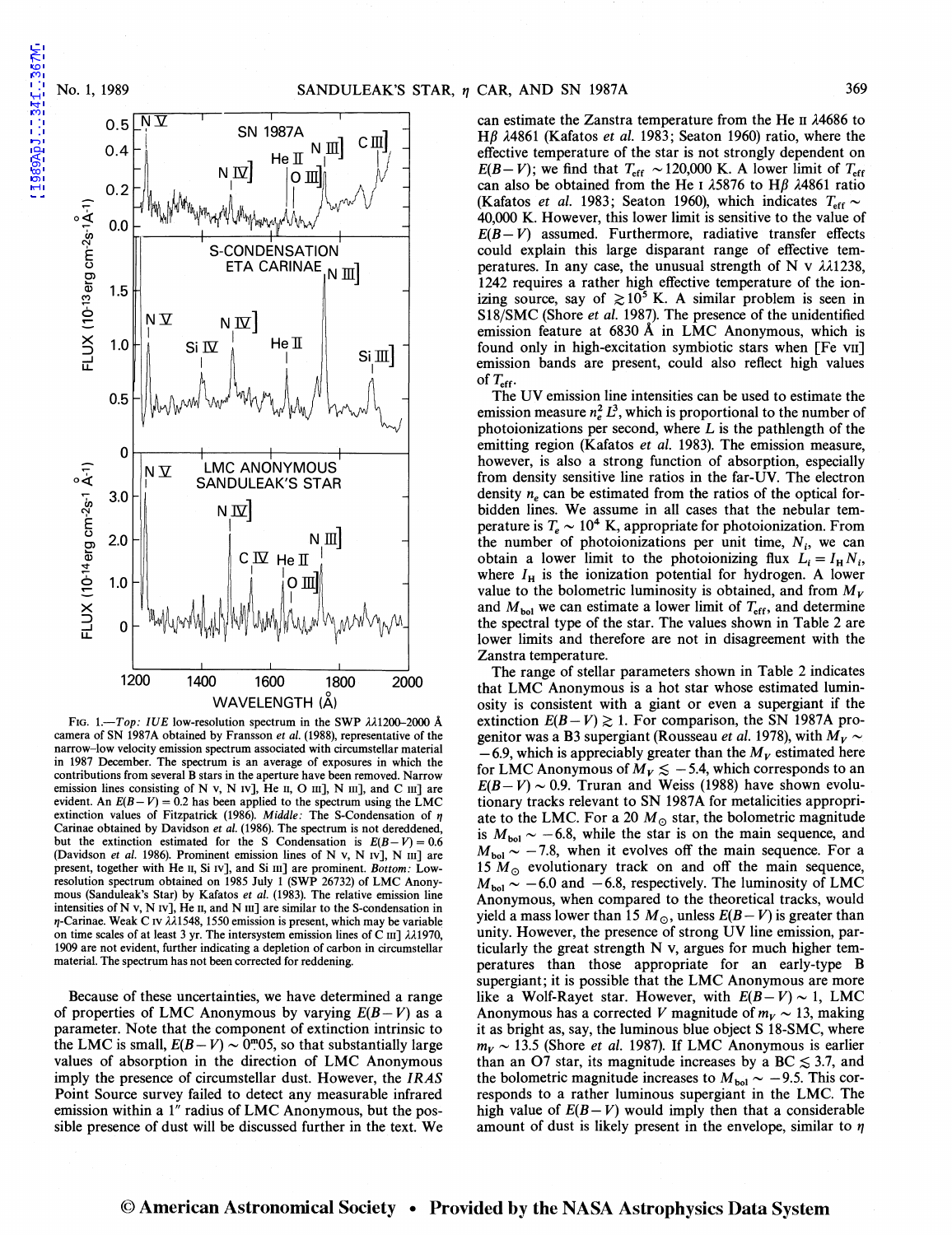$\equiv$ 

[1989ApJ...341..367M](http://adsabs.harvard.edu/abs/1989ApJ...341..367M)

1989ApJ...341..367M

#### TABLE 2

### STELLAR PARAMETERS

| $E(B-V)^a$ | $T_{\rm eff}$ <sup>b</sup><br>(K) | $T_e^c$<br>(K)  | $n_c$ (cm <sup>-3</sup> ) <sup>c</sup> | $n_e^2 L^3$ (cm <sup>-3</sup> ) | $L$ (cm) <sup>d</sup>   | $M(M_{\odot})^c$     | $T_{\rm eff}$ <sup>f</sup><br>(K) | Spectral Type <sup>8</sup> |
|------------|-----------------------------------|-----------------|----------------------------------------|---------------------------------|-------------------------|----------------------|-----------------------------------|----------------------------|
| 0.3        | 120,000                           | 10 <sup>4</sup> | $10^{7}$                               | $5.1 \times 10^{60}$            | $3.7 \times 10^{15}$ cm | $2.1 \times 10^{-4}$ | $\geq 13,000$                     | B7III-II                   |
| 0.9        | 120,000                           | 10 <sup>4</sup> | $10^{7}$                               | $4.2 \times 10^{62}$            | $1.6 \times 10^{16}$    | $1.8 \times 10^{-2}$ | $\geq 35,000$                     | 07 V                       |
| 1.3        | 120,000                           | 10 <sup>4</sup> | 10 <sup>7</sup>                        | $10^{64}$                       | $4.7 \times 10^{16}$    | $4.2 \times 10^{-1}$ | $\geq 60,000$                     | 03 I                       |

• Assumed values-best value is 0.9 *(see text).* 

 $<sup>b</sup>$  Estimated from the He  $\text{II}/\text{H}\beta$  ratio (see text).</sup>

Nebular temperature assumed, the density then is  $n_a \sim 10^7$  cm<sup>-3</sup> (Kafatos *et al.* 1983).

 $\triangle$  L is the size of the nebula.

 $M$  is the mass of the photoionized region.

' Estimated from the emission measure and is a lower limit *(see text).* 

 $\epsilon$  Spectral type corresponding to lower limit of  $T_{\text{eff}}$ .

Carinae, and to many of the extreme evolved LMC supergiants. In terms of the relative strengths of the N v, N  $\text{III}$ , and N IV] lines, a substantial correction of absorption of  $E(B-V) \sim 1$  would tend to increase N v and N IV] relative to N III], as evident in the low-resolution SWP extinction corrected spectrum  $\lceil E(B-V) = 0.3 \rceil$  shown by Kafatos *et al.* (1983). On the other hand, if LMC Anonymous is more like  $\eta$ Carinae, which is heavily core reddened, the central object could still be quite luminous, while the extended emission line forming regions are not significantly affected by absorption.

In terms of the nitrogen line strengths relative to carbon and oxygen, IUE SWP 1200-2000  $\AA$  spectrum of LMC Anonymous resembles that of the emission-line spectrum of SN 1987A (Fig. 1, *top panel*), as well as the spectrum of the S Condensation in *η* Carinae (Fig. 1, *middle panel*). A lower limit of the N/C =  $8.8 \pm 4$  and N/O =  $1.5 \pm 0.8$  was found by Fransson *et al.* (1989) in the low-velocity material associated with SN 1987A. The source of photoionized nitrogen-rich material in SN 1987A is explained by the supernova shock impacting the surface of B3 supergiant progenitor. The resulting intense UV radiation photoionizes low-velocity material in a circumstellar region, which was formed when SK - 69° 202 was in the high mass-loss phase as a red supergiant. Thus, the composition of circumstellar material from  $SK -69^{\circ}$ 202 should reflect core-envelope mixing prior to core-collapse (Kirshner 1988). A similar process may have also been indicated in the supernova remnant Cas A, where the progenitor probably underwent a phase of high mass loss, until  $\sim$  40% of the original 25  $M_{\odot}$  star was lost (Lamb 1978). At the end of the significant mass loss phase, the surface composition of the star was significantly overabundant in  $14N$  relative to  $12C$  (Lamb 1978).

The S Condensation of  $\eta$  Carinae is one of a number of gaseous features which were expelled during repeated outbursts from the massive 03 supergiant, whose luminosity is estimated to be  $L = 10^7 L_{\odot} (M_{bol} \sim -12.5)$  (Davidson *et al.* 1982, 1986). The nitrogen to carbon emission-line strengths of the S Condensation indicates strong evidence for CNOprocessing, where the N/C is at least  $\sim$  50.  $\eta$  Carinae is not a pre-main-sequence star, but is probably an evolved massive  $\sim$ 100 M<sub>o</sub>, blue object in advanced stages of evolution (Davidson *et al.* 1986).

In LMC Anonymous, the relative strengths of the intercombination lines of N  $III$ ], N  $IV$ ] in the UV, and nebular forbidden lines of  $[O \text{ III}]$  and  $[N \text{ II}]$  in the optical indicate it also has a wind rich in CNO products, which has formed a circumstellar region during a high mass-loss phase, perhaps as a red giant or supergiant. P Cygni line profile structure in the UV

and optical emission lines is not evident, although line profile asymmetry which extends the blue wings of the nitrogen lines could indicate mass outflow. If the extinction is based on the He II  $I(\lambda 1640)/I(\lambda 4686)$  ratio which yields an  $E(B-V) \sim 0.9$ . we find that the observed nebular mass implies a rather high rate of mass loss of  $\dot{M} \sim 7 \times 10^{-4} M_{\odot}$  yr<sup>-1</sup>, if most of the nebular material was supplied during the hot star evolutionary phase, where  $v_{\text{esc}} \sim 2000 \text{ km s}^{-1}$ . On the other hand, a more reasonable mass-loss rate of  $\dot{M} \sim 10^{-5} M_{\odot}$  yr<sup>-1</sup> (Shore *et al.* 1987) if most of the photoionized nebula was created in a slow wind, where  $v_{\text{wind}} \sim 30 \text{ km s}^{-1}$ , which lasted  $\sim 10^6 \text{ yr}$  when LMC Anonymous was a red giant or supergiant, would imply the circumstellar shell is very extended. Evidence for infrared emission at the position of LMC Anonymous is not indicated in the *IRAS Point Source Catalog.* However, the presence of circumstellar dust can not be immediately dismissed because the discrepancy apparent from the He II lines which yield an  $E(B-V) \sim 0.3$ , and from the Balmer lines which indicate  $E(B-V) \sim 1.3$  (Kafatos *et al.* 1983), suggests that circumstellar dust could have anomalous absorption properties. Moreover, a few heavily reddened symbiotic stars with dust (D-types) indicate significant absorption based upon the Balmer line ratios that imply an  $E(B-V) \sim 1$ . However, they indicate little if any extinction from the 2200 A absorption feature. In the LMC, luminous blue stars that are IRAS dust sources do not indicate absorption based on the 2200 A absorption feature (Stahl 1988). Moreover, a dust shell surrounding LMC Anonymous could be rather diffuse, and of order a few parsecs in size, consistent with an average mass-loss rate of  $10^{-5} M_{\odot}$  yr<sup>-1</sup>. Thus, LMC Anonymous could escape detection in the infrared.

Compared with the SN 1987A and the S Condensation, LMC Anonymous indicates extreme departures from normal cosmic values of nitrogen relative to carbon and oxygen, where  $N/C \sim 150$  and  $N/O \sim 70$  for  $E(B-V) = 0.3$ . These results are moderately sensitive to the electron temperatures assumed. Davidson *et al.* (1986) assumed that  $T_e \sim 13{,}500{-}16{,}000$  K for the S Condensation, for which they found  $N/C \sim 50$ . For SN 1987A,  $T_e \sim 30,000$  K (Fransson *et al.* 1989), while for LMC Anonymous, the range of abundances  $N/C \sim 100-150$ , resulting in a nitrogen overabundance relative to carbon of factors 400–600 that corresponds to  $T_e \sim 20,000$  K and  $T_e \sim$ 10,000 K, respectively. If  $T_e$  of LMC Anonymous is greater, a smaller N/C ratio would be obtained, although this would be difficult to reconcile with photoionization models (see, e.g., Kafatos *et al.* 1983). We emphasize that the N/C  $\sim$  50 ratio obtained by Davidson *et al.* (1986) should be considered a lower limit, and N/C in the S Condensation could be much larger, and comparable to our estimates for LMC Anonymous.